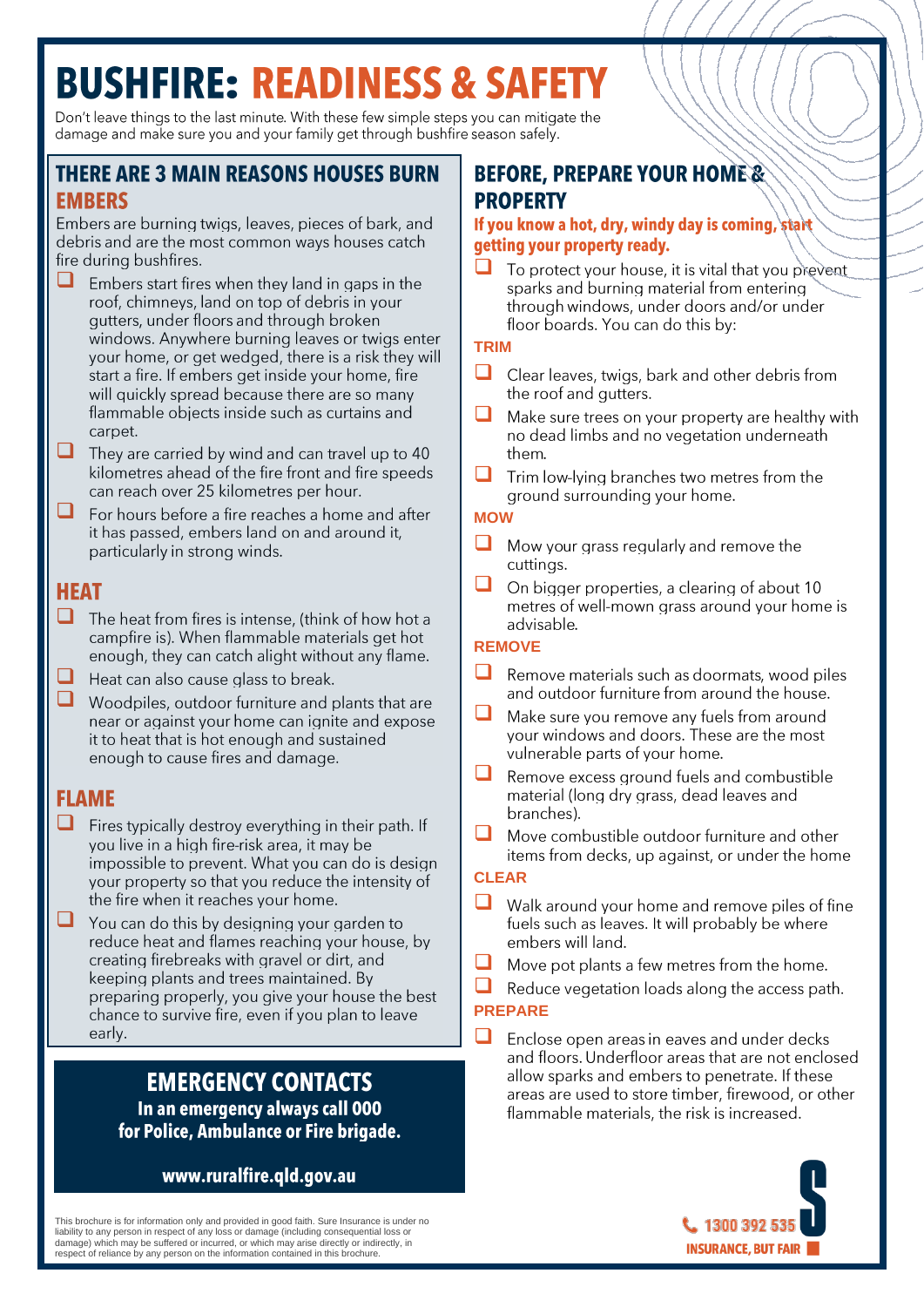- ❑ Make sure that underfloor areas are kept clear of flammable material during summer.
- ❑ Crevices where embers can collect are potential janition points. Cracks under doors, on window ledges, windows, or along verandas are particularly vulnerable. Vents into the house structure are also common entry points for sparks. They should be covered in fine wire mesh to prevent embers from getting into walls, roof cavity areas or through windows.
- ❑ Install fine steel wire mesh screens on all windows, doors, vents and skylights.
- ❑ Seal all gaps in the roof area along the ridge cap, gutter line and fascia board.
- ❑ Tiled roofs require appropriate fire rated insulation (sarking) immediately below the tiles.
- ❑ Purchase and test the effectiveness of gutter plugs.
- □ Double check that gas bottles are anchored securely with the relief valves pointing away from the house and any flammable materials.
- ❑ Conduct maintenance checks on pumps, generators and water systems.
- ❑ Seal all gaps in external roof and wall cladding where embers can enter the home.

# **BEFORE, PREPARE AN EMERGENCY KIT**

#### Having an emergency kit is an important step to prepare for, survive and cope with emergencies. All householders should know where the Emergency kit is kept and update the contents of your kit regularly.

- □ 3 days supply of bottled water, non-perishable food items dried or canned food and a can opener including pet food and water for animals.
- Mobile phone/ charger & additional power batteries.
- Portable battery radio, torch and spare batteries;
- Matches, lamps, portable stove, cooking & eating utensils.
- First aid kit and manual, essential medications, prescriptions and adequate supply/ dosage; Insect repellent.
- □ Toiletries including toilet paper.
- Waterproof jacket, hat and gloves for everyone.
- Keep a list of emergency phone numbers on display.
- Important documents, in sealed bags, including some cash.
- □ Special items for infants & elderly or people with special needs.



This brochure is for information only and provided in good faith. Sure Insurance is under no liability to any person in respect of any loss or damage (including consequential loss or damage) which may be suffered or incurred, or which may arise directly or indirectly, in respect of reliance by any person on the information contained in this brochure.

## **PREPARE AN EVACUATION KIT**

Your emergency kit, including emergency numbers, plus:

- ❑ Multiple changes of clothes for all household members, stored in watertight bags. Long sleeve shirts, long pants strong shoes and hats are recommended.
- □ Pillows and sleeping bags and or blankets for each household member.
- ❑ Important documents, such as passports, visas, birth and marriage certificates, bank account cards and details stock bonds, Medicare cards, Health records, insurance records, house mortgage/ deeds, wills and life insurance details.
- ❑ Laptop computers and back-ups of important files.
- ❑ Valuables, photos, mementos in waterproof bags.
- ❑ Inventory of household goods.

# **BEFORE, BUSHFIRE SURVIVAL PLAN**

#### One of the most important things to do before a bushfire is to decide what you'll do if one should start.

❑ Clearly understand what you will do to protect your property and life when the fire arrives and discuss details of your plan with family, friends and neighbours.

#### **Who will Leave early?**

- ❑ If you have any doubts about your ability to cope, you should plan to leave early, well before a fire reaches your area and well before you are under threat.
- ❑ People who are at higher risk, such as children, elderly, disabled or with medical problems, should always leave early.
- Leaving early is always your safest option.

## When will they go (list of triggers for leaving)?

❑ It could be smoke in your area, or as soon as you find out there is a fire near you.

#### **Where will people go?**

Where's a meeting place that is safe and away from the fire area? It might be a friends or relatives place, or even a shopping centre.

## How will they get there?

- What road will you take? What is your back up if the road is blocked?
- ❑What will they take? Remember to include pets.

#### Who will we call and tell that we are leaving and the we have arrived safely?

#### What is our back up plan?

What if things do go to plan? Identify a safer nearby location such as a neighbour's home that is well prepared, or a place of last resort.